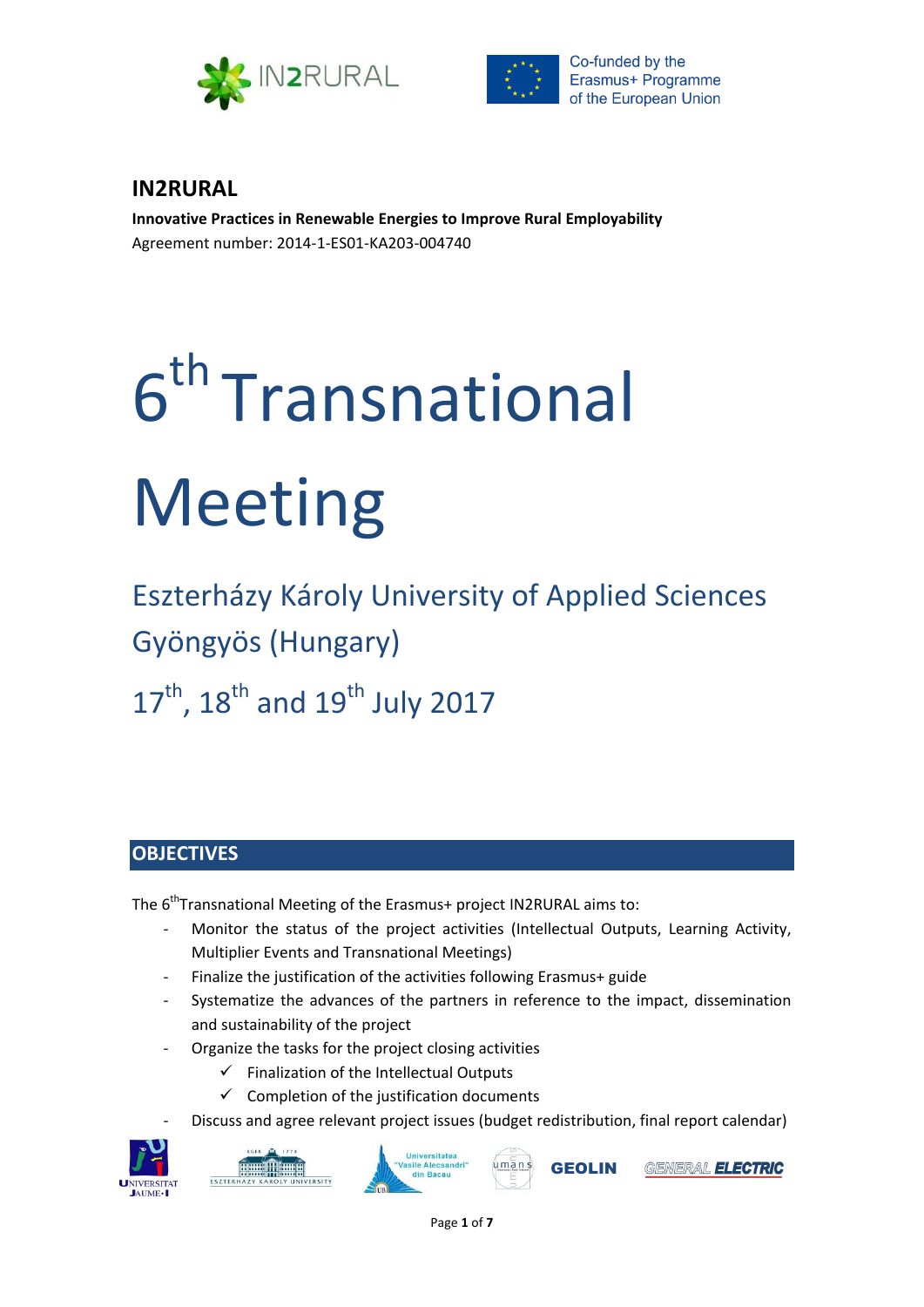



# **PROGRAMME**

# **MONDAY 17TH JULY 2017**

| 9.00-9.20 h.   | Departure from Hotel to EKU<br>Place: Hall of the Hotel                                                  |  |  |
|----------------|----------------------------------------------------------------------------------------------------------|--|--|
|                | Coordinated by: Zoltán Bujdosó                                                                           |  |  |
| 9.20-9.30 h.   | Welcome                                                                                                  |  |  |
|                | Place: Károly Róbert Campus of Eszterházy Károly University                                              |  |  |
|                | Coordinated by: Zoltán Bujdosó                                                                           |  |  |
| 9.30-9.40 h.   | Session 1. Reading and approval of the minutes of the Virtual Meeting (17<br>May 2017)                   |  |  |
| $9.40 - 10 h$  | Session 2. Joint revision of structure of final report                                                   |  |  |
| 10-12.30 h.    | Session 3. Bilateral meetings between UJI and each partner: EKU-UJI                                      |  |  |
|                | Revision of the Intellectual Outputs                                                                     |  |  |
|                | Collection of the original documents for the justification of the<br>project according to the checklist. |  |  |
|                | Justification of the attendance to the Transnational Meeting<br>$\overline{\phantom{a}}$                 |  |  |
|                | Revision of the Interim Reports and budget execution<br>$\overline{\phantom{a}}$                         |  |  |
|                | Listing of pending tasks                                                                                 |  |  |
|                | While the bilateral meeting is being hold, the rest of the team will work in                             |  |  |
|                | the preparation of the final report and the completion of the supporting                                 |  |  |
|                | documents. To this end, EKU will facilitate a working space with computers,                              |  |  |
|                | printer and internet connexion.                                                                          |  |  |
|                | Place: Eszterházy Károly University of Applied Sciences                                                  |  |  |
|                | Coordinated by: Leonor Hernández and Zoltán Bujdosó                                                      |  |  |
| 12.30-14.00 h. | Lunch                                                                                                    |  |  |
|                | Coordinated by: Zoltán Bujdosó                                                                           |  |  |
| 14.00-17.00 h. | Session 4. Bilateral meetings between UJI and each partner: UB-UJI                                       |  |  |
|                | Revision of the Intellectual Outputs                                                                     |  |  |
|                | Collection of the original documents for the justification of the<br>$\overline{\phantom{a}}$            |  |  |
|                | project according to the checklist.                                                                      |  |  |
|                | Justification of the attendance to the Transnational Meeting<br>$\overline{\phantom{a}}$                 |  |  |
|                | Revision of the Interim Reports and budget execution<br>$\overline{\phantom{a}}$                         |  |  |
|                | Listing of pending tasks<br>$\qquad \qquad -$                                                            |  |  |
|                | While the bilateral meeting is being hold, the rest of the team will work in                             |  |  |
|                | the preparation of the final report and the completion of the supporting                                 |  |  |
|                | documents. To this end, EKU will facilitate a working space with computers,                              |  |  |
|                | printer and internet connexion.                                                                          |  |  |

Place: Károly Róbert Campus of Eszterházy Károly University

Coordinated by: Leonor Hernández, Gabriel Puiu and Liliana Topliceanu (through Skype)









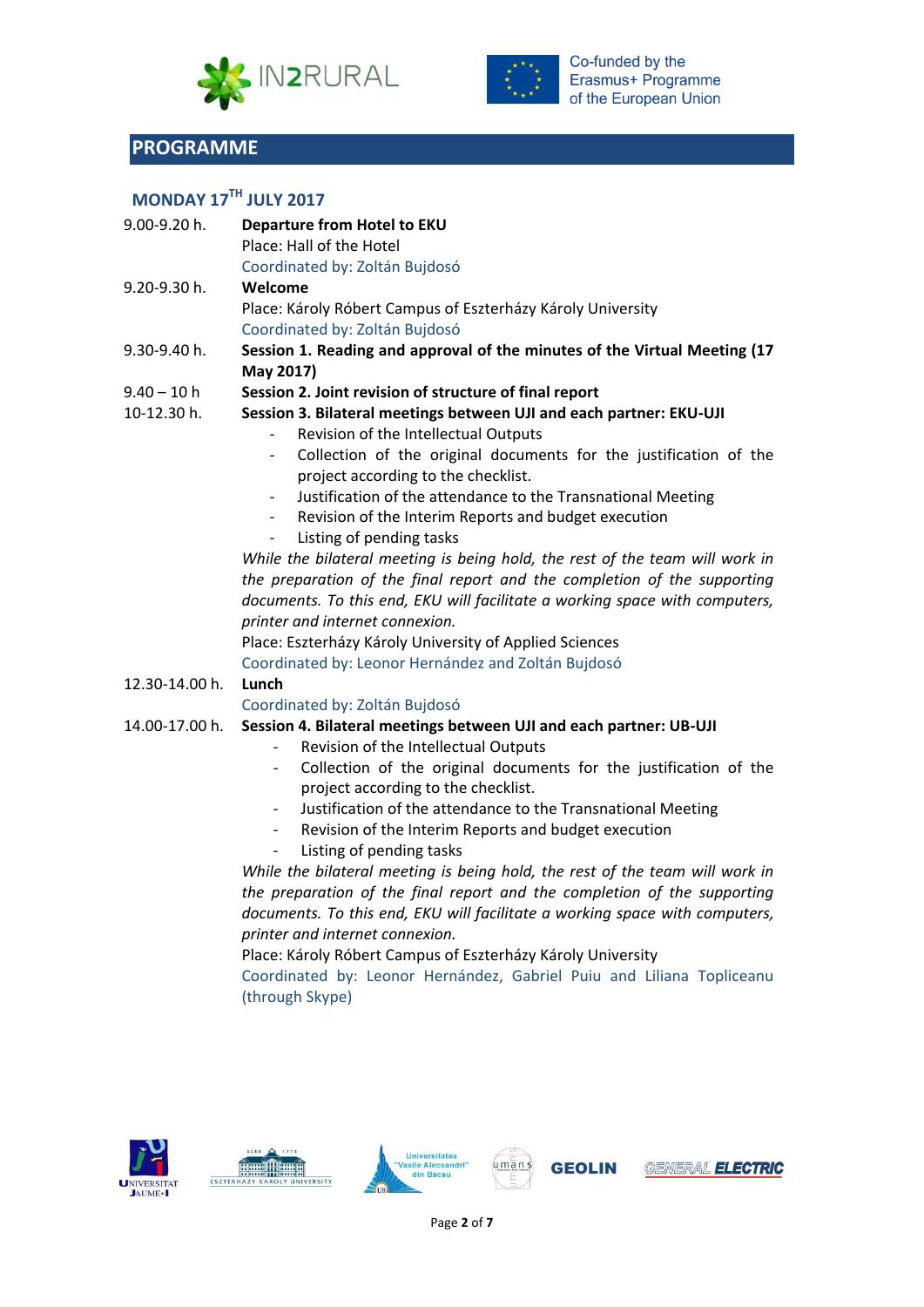



**TUESDAY 18TH JULY 2017**

9.15-9.30 h. **Departure from Hotel to EKU** Place: Hall of the Hotel Coordinated by: Zoltán Bujdosó

9.30-11.30 h. **Session 5. Bilateral meetings between UJI and each partner:**

- **GEO-UJI**
- **GE-UJI**
- **UMANS-UJI**
- Revision of the Intellectual Outputs
- Collection of the original documents for the justification of the project according to the checklist.
- Justification of the attendance to the Transnational Meeting
- Revision of the Interim Reports and budget execution
- Listing of pending tasks

*While the bilateral meeting is being hold, the rest of the team will work in the preparation of the final report and the completion of the supporting documents. To this end, EKU will facilitate a working space with computers, printer and internet connexion.*

Place: Károly Róbert Campus of Eszterházy Károly University Coordinated by: Leonor Hernández, Csaba Patkós, Valerica Rusu and Jose Segarra

### 11.30-12.00 h. **Session 6. Deliver of the revised supporting documentation: EKU-UJI**

- Collection of revised reports and justifying documents agreed in session 3
- Action plan for actualized pending tasks

*While the bilateral meeting is being hold, the rest of the team will work in the preparation of the final report and the completion of the supporting documents. To this end, EKU will facilitate a working space with computers, printer and internet connexion.*

Place: Eszterházy Károly University of Applied Sciences

Coordinated by: Leonor Hernández, Gabriel Puiu and Liliana Topliceanu (through Skype)

#### 12.00-12.30 h. **Session 7. Deliver of the revised supporting documentation: UB-UJI**

- Collection of revised reports and justifying documents agreed in session 4
- Action plan for actualized pending tasks

*While the bilateral meeting is being hold, the rest of the team will work in the preparation of the final report and the completion of the supporting documents. To this end, EKU will facilitate a working space with computers, printer and internet connexion.*

Place: Károly Róbert Campus of Eszterházy Károly University Coordinated by: Leonor Hernández and Zoltán Bujdosó

#### 12.30-14.00 h. **Lunch**

Coordinated by: Zoltán Bujdosó









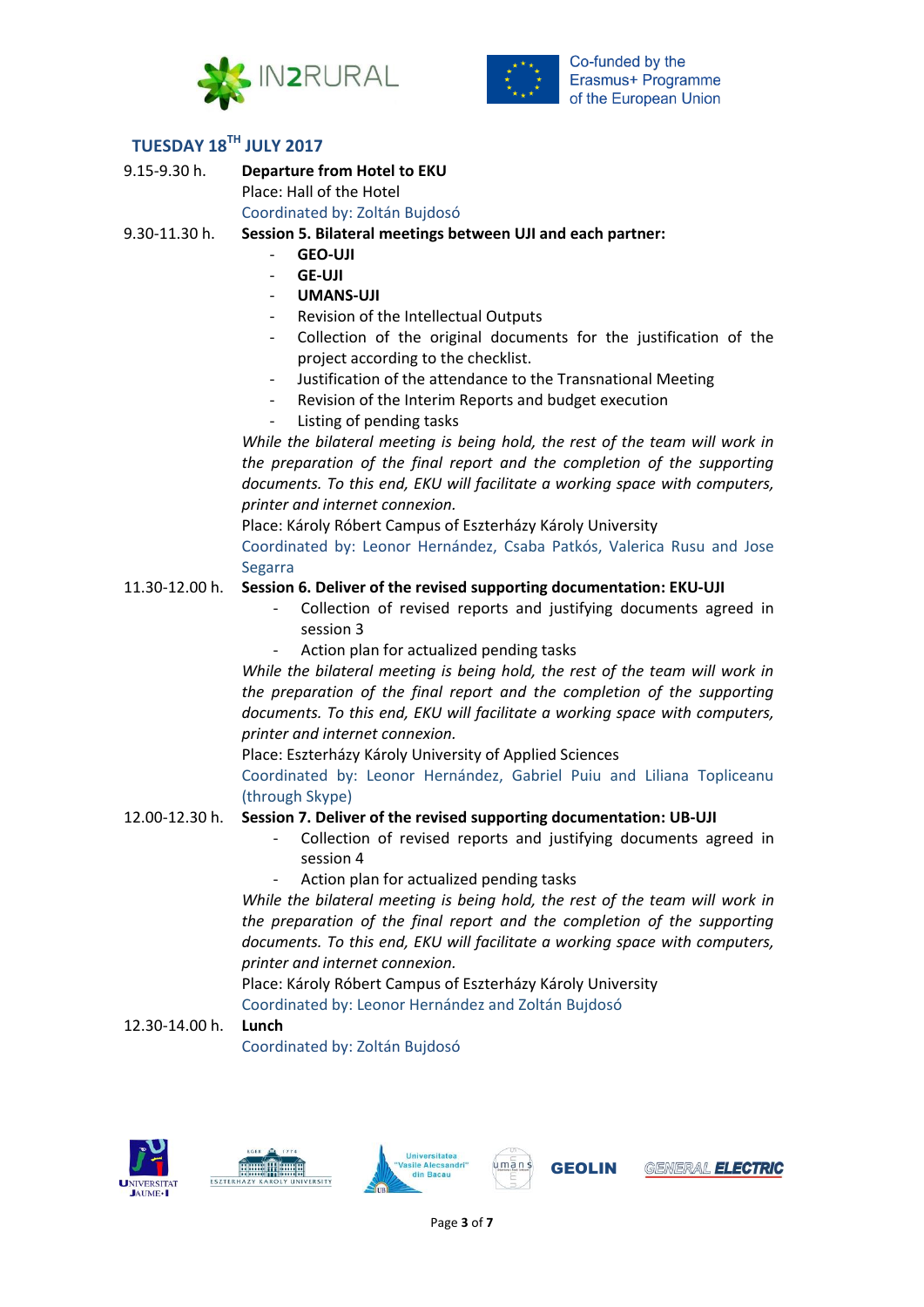



### 15.00-17.00 h. **Session 8. Deliver of the revised supporting documentation:**

- **GEO-UJI**
- **GE-UJI**
- **UMANS-UJI**
- Collection of revised reports and justifying documents agreed in session 5
- Action plan for actualized pending tasks

*While the bilateral meeting is being hold, the rest of the team will work in the preparation of the final report and the completion of the supporting documents. To this end, EKU will facilitate a working space with computers, printer and internet connexion.*

Place: Károly Róbert Campus of Eszterházy Károly University Coordinated by: At least one participant per organisation

## 19.30-21.30 h. **Joint dinner**

Place: Hall of the hotel Coordinated by: Zoltán Bujdosó









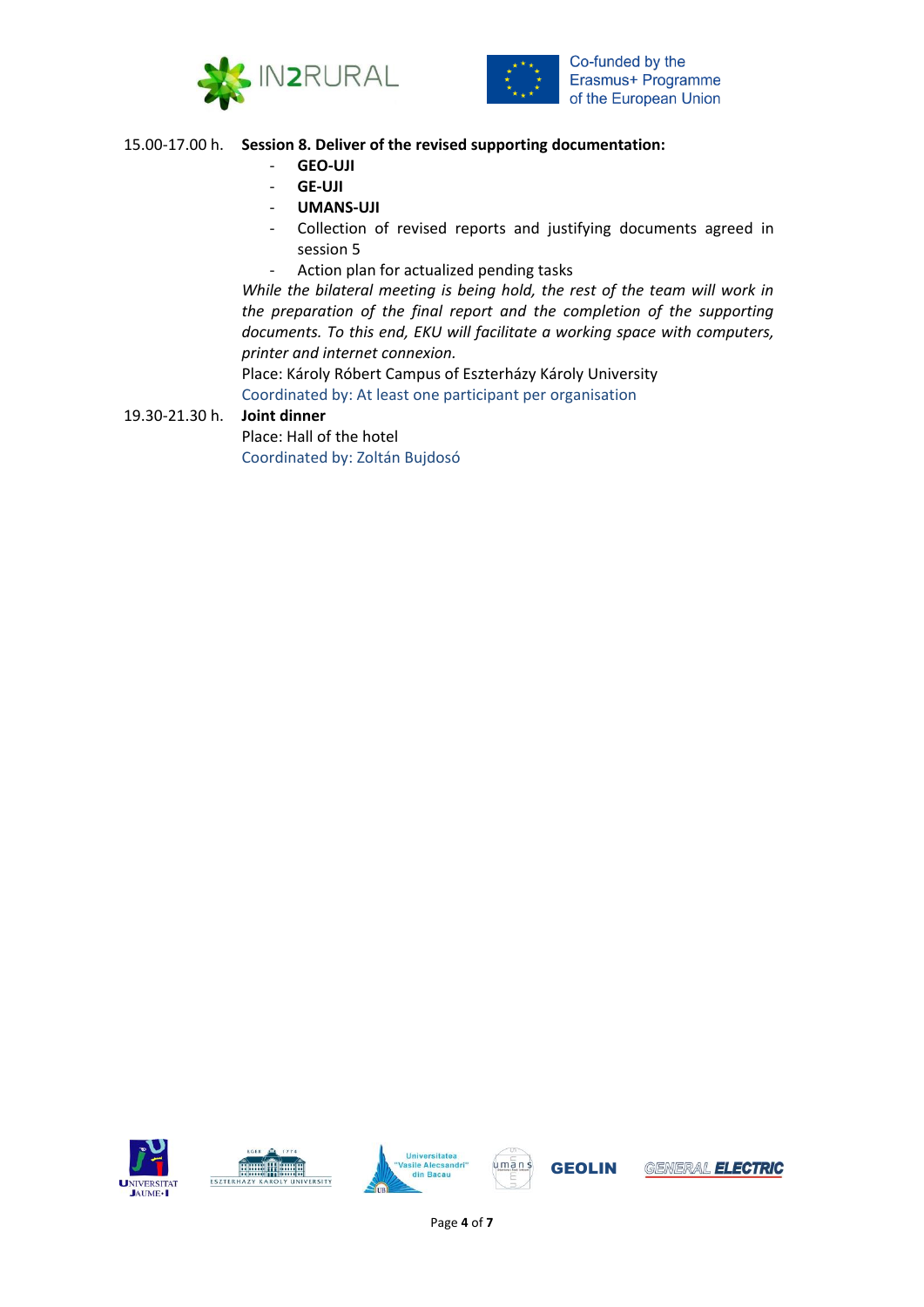



# **WEDNESDAY 19TH JULY 2017**

| 9.15-9.30 h.       | <b>Departure from Hotel to EKU</b>                                                         |
|--------------------|--------------------------------------------------------------------------------------------|
|                    | Place: Hall of the Hotel                                                                   |
|                    | Coordinated by: Zoltán Bujdosó                                                             |
| 9.30-11.00 h.      | Session 9. Collection of information about the impact, dissemination and<br>sustainability |
|                    | Place: Károly Róbert Campus of Eszterházy Károly University                                |
|                    | Coordinated by: At least one participant per organisation                                  |
| 11.00-11.30 h.     | Session 10. Agreements, commitments and task distribution for the next                     |
|                    | months                                                                                     |
|                    | Discussion on the budget redistribution due to the impossibility of                        |
|                    | participating in Castellón 5 Transnational Meeting (GEO)                                   |
|                    | Place: Károly Róbert Campus of Eszterházy Károly University                                |
|                    | Coordinated by: Leonor Hernández                                                           |
| 11.30-12.00 h.     | Session 11. Brainstorming about future collaborations                                      |
|                    | Place: Károly Róbert Campus of Eszterházy Károly University                                |
|                    | Coordinated by: At least one participant per organisation                                  |
| $12.00 - 12.10$ h. | Session 12. Evaluation of the $6^{TH}$ Transnational Meeting                               |
|                    | Place: Károly Róbert Campus of Eszterházy Károly University                                |
|                    | Coordinated by: Leonor Hernández                                                           |
| 12.10-12.30 h.     | <b>Session 13. Closing activity</b>                                                        |
|                    | Place: Károly Róbert Campus of Eszterházy Károly University                                |
|                    | Coordinated by: Zsuzsanna Kray                                                             |
| 12.30-14.00 h.     | Lunch                                                                                      |
|                    | Coordinated by: Noémi Fiser                                                                |









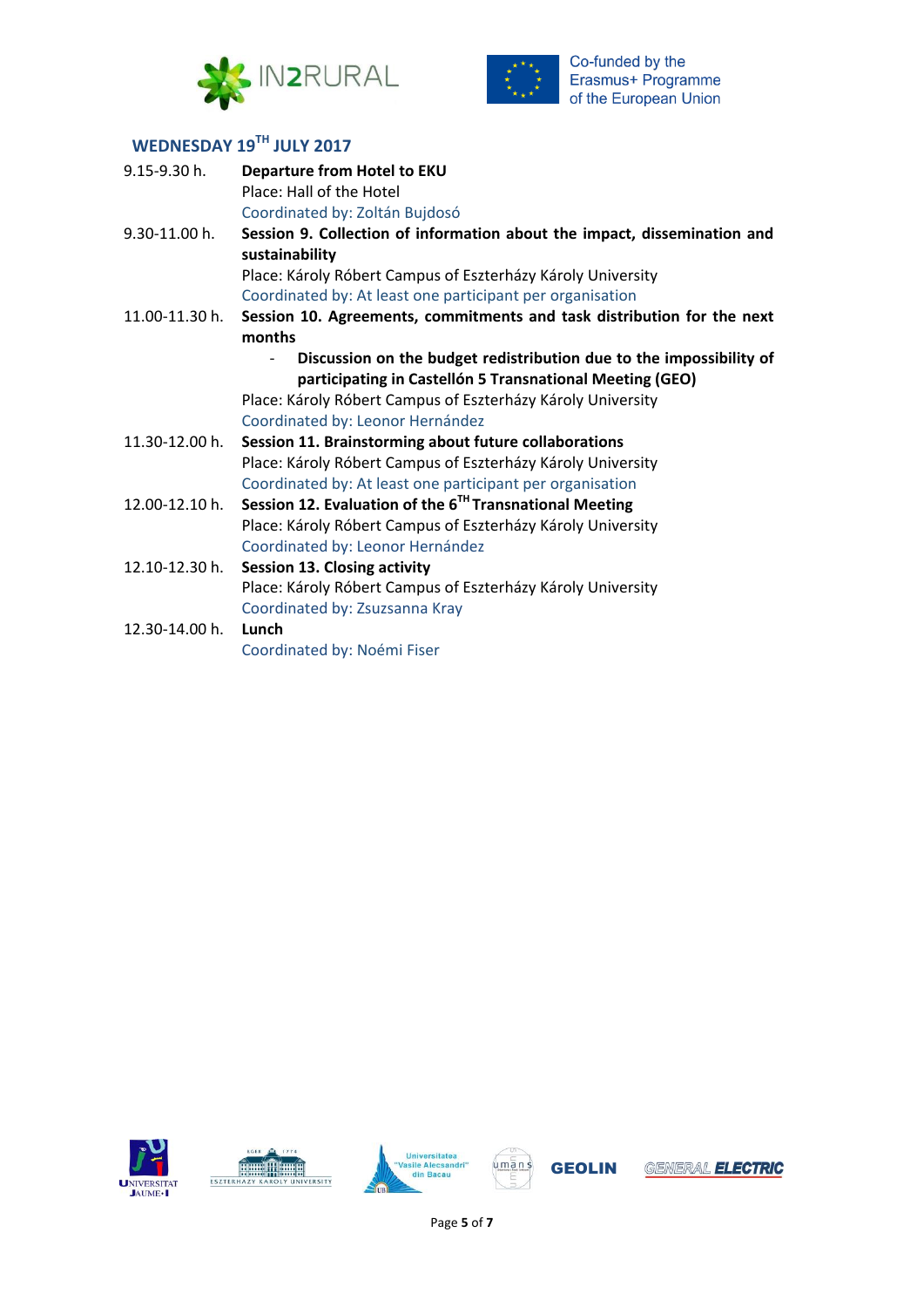



# **ATTENDANTS**

## Participants covered by IN2RURAL grant

- Eszterházy Károly University of Applied Sciences (EKUAS): Zoltán Bujdosó
- Universitat Jaume I (UJI): Leonor Hernández
- Universitatea Vasile Alecsandri din Bacău (UB): Gabriel Puiu
- General Electric (GE): Valerica Rusu
- Geolin (GEO): Csaba Patkós
- UMANS: Jose Segarra

## Other persons attending the meeting

Noémi Fisher (EKU), Isabel Giménez (UJI), Zsuzsanna Kray (UMANS) and Liliana Topliceanu (through videoconference).

## **DOCUMENTS TO JUSTIFY THE ATTENDANCE TO THE MEETING**

To justify the attendance to the meeting, all the participants will bring the following documents:

- Photocopy of the Passport or the National Identity Card (only for participants that did not attend to the previous Transnational Meetings)
- Certification proving that the participant belongs to the partner institution
- Flight ticket and boarding pass or justification for the persons travelling by car

## **GRANT PER PARTICIPANT**

The amount allocated for the transnational meetings depends on the travel distance from the origin to the destiny:

- a) Hungary-Spain (travel distance between 100 and 1,999 km): **575 EUR** per participant per meeting.
- b) Romania-Spain (travel distance of more than 2,000 km): **760 EUR** per participant per meeting.
- c) Romania-Hungary (travel distance between 100 and 1,999 km): **575 EUR** per participant per meeting.

The project will cover the participation of **1 person per organisation outside the host country**. Each organisation is allowed to invite more persons, but the funds will not increase.